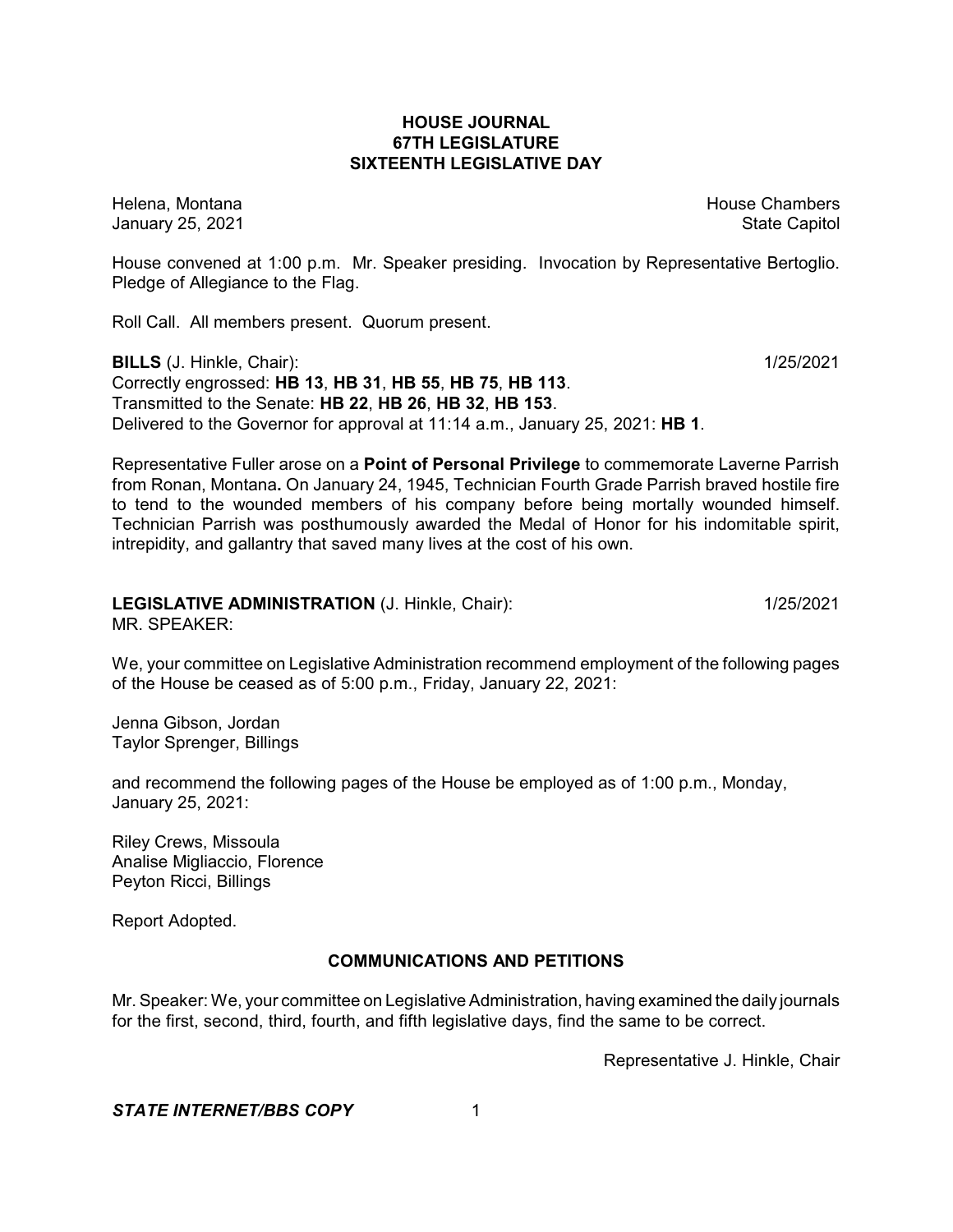### **REPORTS OF STANDING COMMITTEES**

**BUSINESS AND LABOR** (Noland, Chair): 1/22/2021 **HB 63**, introduced bill, be amended as follows:

1. Title, line 8. Following: "33-2-407," Insert: "33-20-505,"

2. Page 6.

Following: line 18

- Insert: "**Section 4.** Section 33-20-505, MCA, is amended to read:"**33-20-505. Minimum nonforfeiture amounts.** (1) The minimum values as specified in 33-20-506 through 33-20- 509 and 33-20-511 of any paid-up annuity, cash surrender, or death benefits available under an annuity contract must be based upon minimum nonforfeiture amounts, as defined in this section.
- (2) (a) The minimum nonforfeiture amount at any time at or prior to the commencement of any annuity payments must be equal to an accumulation up to that time at rates of interest as indicated in subsection (3)(a) of the net considerations, as described in subsection (2)(b), paid prior to that time, decreased by the sum of:
- (i) any prior withdrawals from or partial surrenders of the contract accumulated at rates of interest as indicated in subsection (3)(a);
- (ii) an annual contract charge of \$50 accumulated at rates of interest as indicated in subsection (3)(a);
- (iii) any premium tax paid by the company for the contract accumulated at rates of interest as indicated in subsection (3)(a); and
- (iv) the amount of any indebtedness to the company on the contract, including interest due and accrued.
- (b) The net consideration for a given contract year used to define the minimum nonforfeiture amount must be an amount equal to 87.5% of the corresponding gross considerations credited to the contract during that contract year.
- (3) (a) (i) The interest rate used in determining minimum nonforfeiture amounts must be an annual rate of interest determined as the lesser of 3% a year or the amount calculated under subsection (3)(a)(ii), which must be specified in the contract if the interest rate will be reset.
- (ii) The interest rate may be the 5-year constant maturity treasury rate reported by the federal reserve board as of a date or an average over a period, rounded to the nearest 1/20th of 1%, specified in the contract no longer than 15 months prior to the contract issue date or redetermination date under subsection (3)(a)(iii) and reduced by 125 basis points whenever the resulting interest rate is not less than  $\frac{1}{6}$  0.15%.
- (iii) The interest rate under subsection  $(3)(a)(ii)$  must apply for an initial period and may be redetermined for additional periods. The redetermination date, basis, and period, if any, must be stated in the contract. The basis is the date or the average over a specified period that produces the value of the 5-year constant maturity treasury rate to be used at each redetermination date.
- (b) During the period or term that a contract provides substantive participation in an equity indexed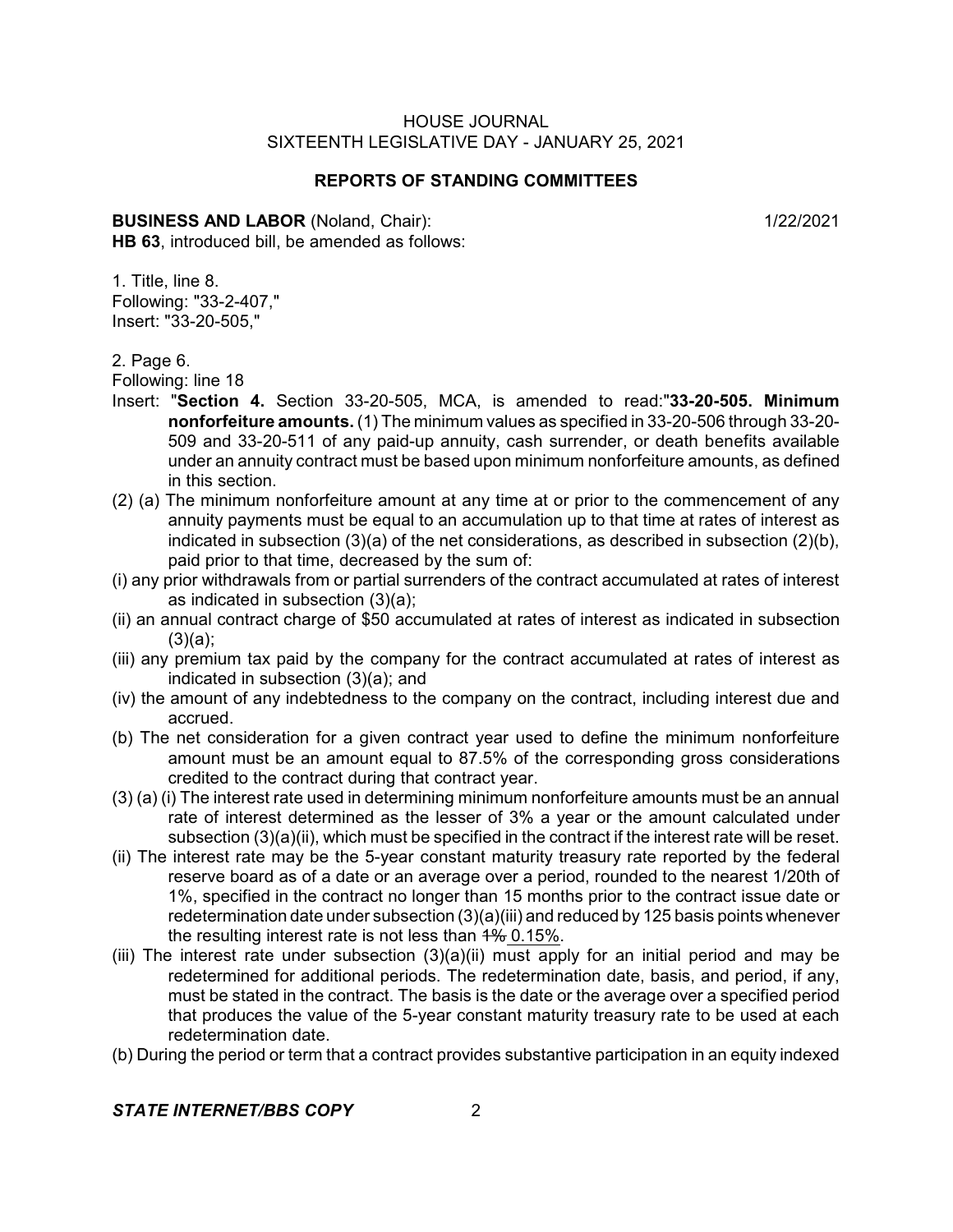benefit, the contract may increase the reduction described in subsection (3)(a)(ii) by up to an additional 100 basis points to reflect the value of the equity index benefit. The present value at the contract issue date, and at each redetermination date, of the additional reduction may not exceed the market value of the benefit. The commissioner may require a demonstration that the present value of the additional reduction does not exceed the market value of the benefit. The commissioner may disallow or limit the additional reduction if the commissioner considers the demonstration unacceptable.

(4) The commissioner may adopt rules to implement the provisions of subsection (3)(b) and to provide for further adjustments to the calculation of minimum nonforfeiture amounts for contracts that provide substantive participation in an equity index benefit and for other contracts for which the commissioner determines that adjustments are justified.""

# **Renumber:** subsequent sections

And, as amended, do pass. Report adopted.

**HB 117**, introduced bill, be amended as follows:

1. Page 2, line 20. Following: "or" Strike: "applicable"

2. Page 4, line 24. Following: "and" Strike: "applicable"

3. Page 5, line 2. Strike: "applicable" Insert: "an insured's"

And, as amended, do pass. Report adopted.

**JUDICIARY** (Usher, Chair): 1/25/2021 **HB 36**, do pass. Report adopted. **SB 19.** be concurred in. Report adopted.

#### **MESSAGES FROM THE SENATE**

**Senate bills** passed and transmitted to the House for concurrence: 1/21/2021

**SB 4**, introduced by J. Small **SB 13**, introduced by J. Cohenour **SB 20**, introduced by J. Cohenour **SB 36**, introduced by G. Hertz **SB 53**, introduced by J. Welborn **SB 61**, introduced by P. Flowers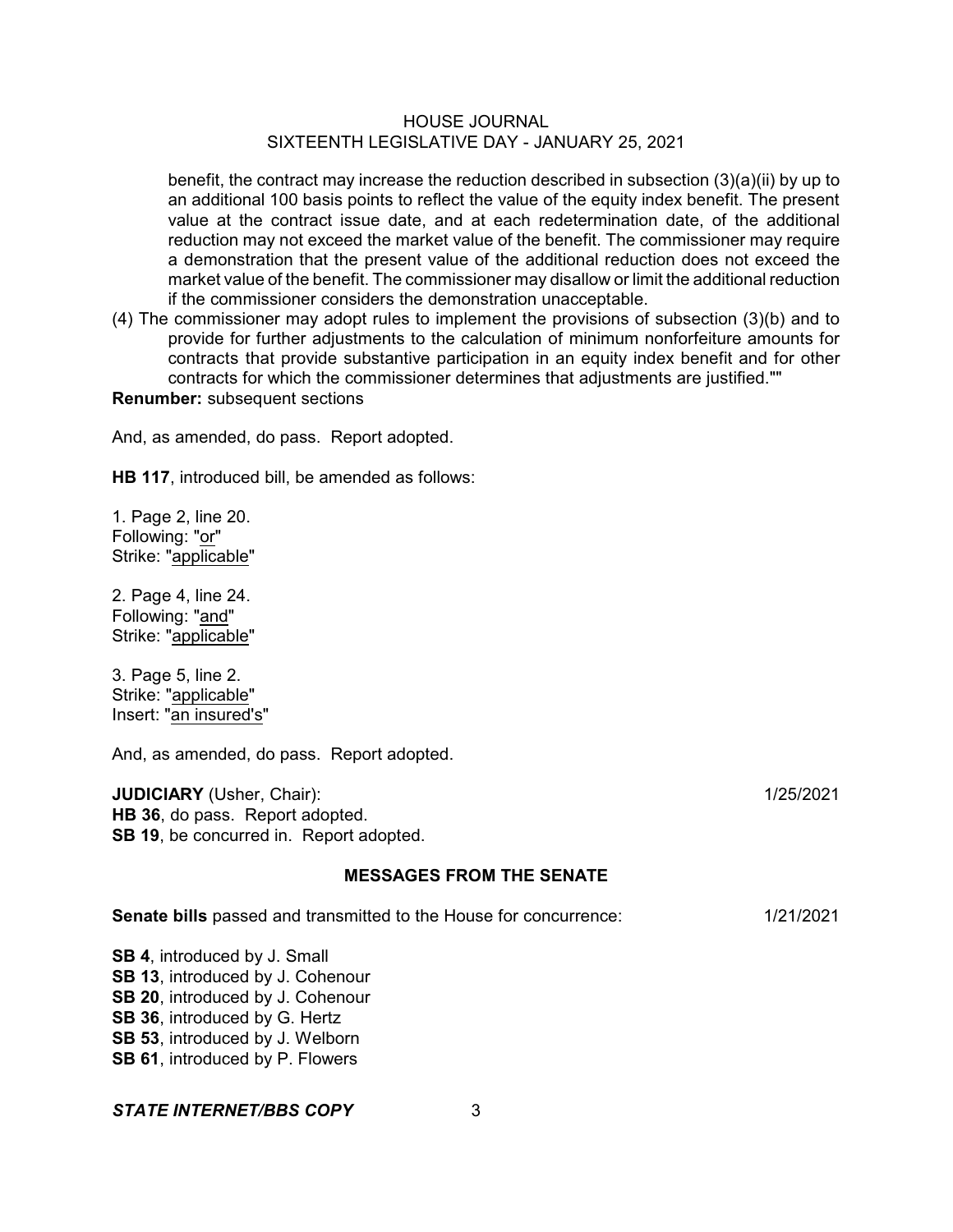**SB 62**, introduced by B. Brown

# **FIRST READING AND COMMITMENT OF BILLS**

The following House bills were introduced, read first time, and referred to committees:

**HB 221**, introduced by A. Buckley, F. Anderson, G. Custer, P. Fielder, G. Frazer, F. Garner,

E. Kerr-Carpenter, B. Mitchell, B. Putnam, D. Tenenbaum, referred to State Administration.

**HB 222**, introduced by J. Karjala, referred to Human Services.

**HB 223**, introduced by B. Mercer, referred to Judiciary.

**HB 224**, introduced by P. Fielder, B. Brown, J. Ellsworth, J. Fuller, W. Galt, C. Glimm,

S. Hinebauch, C. Hinkle, J. Hinkle, B. Ler, B. Phalen, J. Read, J. Schillinger, D. Skees, referred to Fish, Wildlife and Parks.

**HB 225**, introduced by P. Fielder, M. Blasdel, B. Brown, J. Ellsworth, J. Fuller, W. Galt, F. Garner,

C. Glimm, S. Hinebauch, C. Hinkle, J. Hinkle, B. Ler, D. Loge, T. Manzella, B. Mitchell, B. Phalen, J. Read, J. Schillinger, D. Skees, F. Smith, referred to Fish, Wildlife and Parks.

**HB 226**, introduced by K. Zolnikov, M. Blasdel, E. Buttrey, W. Galt, C. Knudsen, R. Marshall,

M. Noland, D. Skees, M. Stromswold, referred to Business and Labor.

**HB 227**, introduced by M. Dunwell, referred to Education.

**HB 228**, introduced by M. Funk, referred to Human Services.

**HB 229**, introduced by J. Gillette, referred to Judiciary.

**HB 230**, introduced by M. Regier, referred to Judiciary.

**HB 231**, introduced by M. Regier, referred to Human Services.

**HB 232**, introduced by F. Garner, referred to Business and Labor.

**HB 233**, introduced by F. Anderson, K. Abbott, B. Bennett, C. Boland, A. Buckley, M. Caferro,

P. Flowers, M. Funk, S. Greef, T. Jacobson, E. Kerr-Carpenter, R. Lynch, E. McClafferty,

W. McKamey, M. McNally, B. Molnar, S. Morigeau, S. O'Brien, J. Pomnichowski, C. Pope,

D. Sands, C. Smith, S. Vinton, referred to Education.

**HB 234**, introduced by M. Stromswold, K. Zolnikov, referred to Judiciary.

**HB 235**, introduced by T. Welch, F. Garner, D. Salomon, referred to Human Services.

**HB 236**, introduced by M. Regier, referred to Judiciary.

The following Senate bills were introduced, read first time, and referred to committees:

**SB 4**, introduced by J. Small (by request of the State-Tribal Relations Committee), referred to Judiciary.

**SB 13**, introduced by J. Cohenour (by request of the Water Policy Interim Committee), referred to Natural Resources.

**SB 20**, introduced by J. Cohenour (by request of the Water Policy Interim Committee), referred to Natural Resources.

**SB 36**, introduced by G. Hertz (by request of the Code Commissioner), referred to State Administration.

**SB 53**, introduced by J. Welborn (by request of the Department of Environmental Quality), referred to Natural Resources.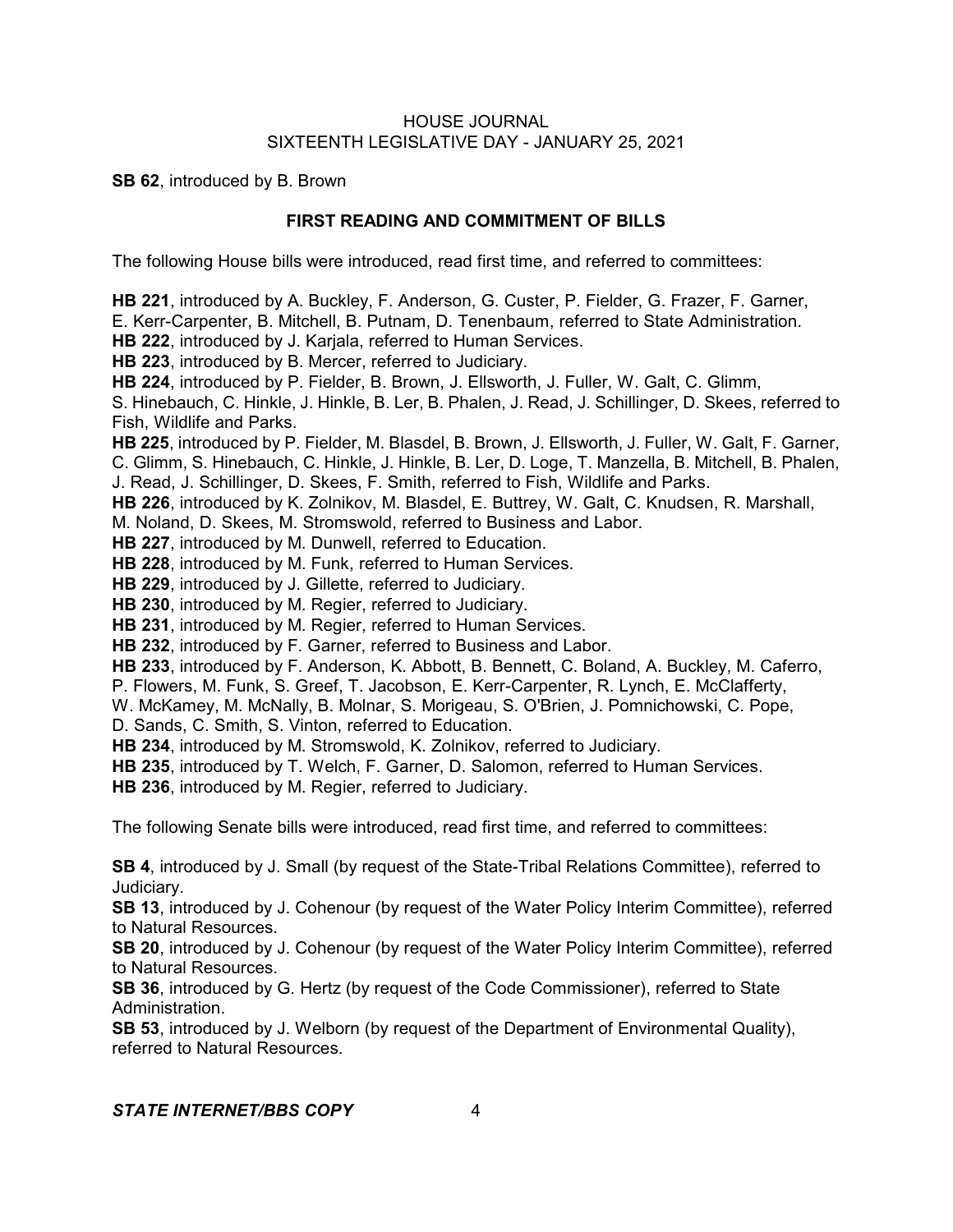**SB 61**, introduced by P. Flowers (by request of the Department of Fish, Wildlife, and Parks), referred to Fish, Wildlife and Parks.

**SB 62**, introduced by B. Brown (by request of the Department of Fish, Wildlife, and Parks), referred to Fish, Wildlife and Parks.

# **SECOND READING OF BILLS (COMMITTEE OF THE WHOLE)**

Majority Leader Vinton moved the House resolve itself into a Committee of the Whole for consideration of business on second reading. Motion carried. Representative C. Knudsen in the chair.

Mr. Speaker: We, your Committee of the Whole, having had under consideration business on second reading, recommend as follows:

**HB 136** - Representative Sheldon-Galloway moved **HB 136** do pass. Motion carried as follows:

Yeas: Anderson, Bartel, Beard, Bedey, Berglee, Bertoglio, Binkley, Brewster, Buttrey, Carlson, Custer, Dooling, Duram, Fielder, Fitzgerald, Fleming, Frazer, Fuller, Galloway, Garner, Gillette, Gist, Greef, Gunderson, Hill, Hinkle C, Hinkle J, Holmlund, Hopkins, Jones, Kassmier, Kerns, Knudsen C, Knudsen R, Lenz, Ler, Loge, Malone, Marshall, McKamey, Mercer, Mitchell, Moore, Nave, Noland, Patelis, Phalen, Read, Regier A, Regier M, Reksten, Ricci, Schillinger, Seekins-Crowe, Sheldon-Galloway, Skees, Stewart Peregoy, Stromswold, Trebas, Tschida, Usher, Vinton, Walsh, Welch, Whitman, Zolnikov, Mr. Speaker. Total 67

Nays: Abbott, Bishop, Buckley, Caferro, Curdy, Dunwell, Farris-Olsen, Fern, France, Funk, Hamilton, Harvey, Hawk, Hayman, Karjala, Keane, Kelker, Keogh, Kerr-Carpenter, Kortum, Marler, Novak, Olsen, Putnam, Running Wolf, Smith, Stafman, Sullivan, Tenenbaum, Thane, Weatherwax, Whiteman Pena, Windy Boy. Total 33

Voted absentee: None.

Excused: None. Total 0

Absent or not voting: None. Total 0

**HB 171** - Representative Greef moved **HB 171** do pass. Motion carried as follows:

Yeas: Anderson, Bartel, Beard, Bedey, Berglee, Bertoglio, Binkley, Brewster, Buttrey, Carlson, Custer, Dooling, Duram, Fielder, Fitzgerald, Fleming, Frazer, Fuller, Galloway, Garner, Gillette, Gist, Greef, Gunderson, Hill, Hinkle C, Hinkle J, Holmlund, Hopkins, Jones, Kassmier, Kerns,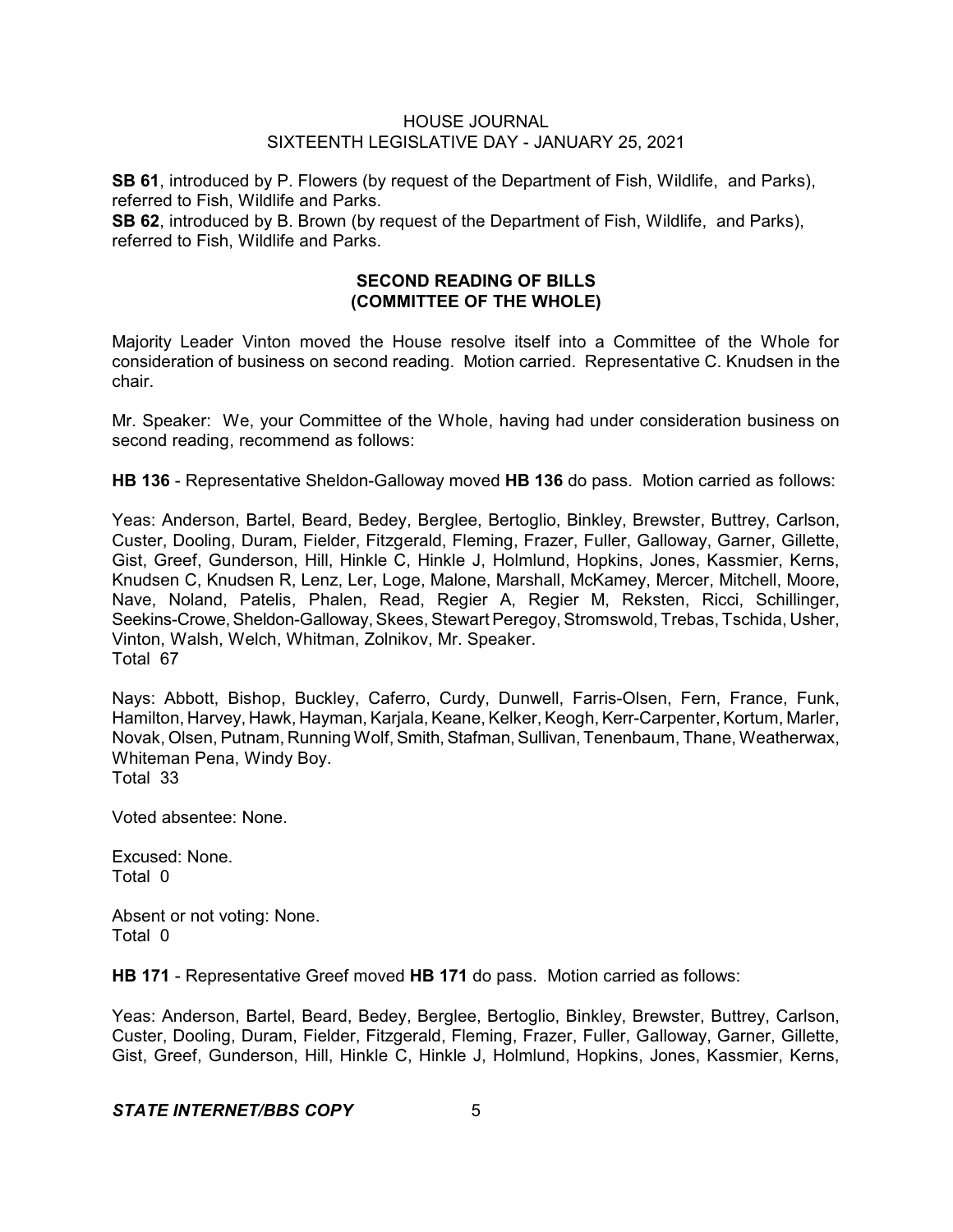Knudsen C, Knudsen R, Lenz, Ler, Loge, Malone, Marshall, McKamey, Mercer, Mitchell, Moore, Nave, Noland, Patelis, Phalen, Putnam, Read, Regier A, Regier M, Reksten, Ricci, Schillinger, Seekins-Crowe, Sheldon-Galloway, Skees, Stromswold, Trebas, Tschida, Usher, Vinton, Walsh, Welch, Whitman, Zolnikov, Mr. Speaker. Total 67

Nays: Abbott, Bishop, Buckley, Caferro, Curdy, Dunwell, Farris-Olsen, Fern, France, Funk, Hamilton, Harvey, Hawk, Hayman, Karjala, Keane, Kelker, Keogh, Kerr-Carpenter, Kortum, Marler, Novak, Olsen, Running Wolf, Smith, Stafman, Stewart Peregoy, Sullivan, Tenenbaum, Thane, Weatherwax, Whiteman Pena, Windy Boy. Total 33

Voted absentee: None.

Excused: None. Total 0

Absent or not voting: None. Total 0

**HB 140** - Representative A. Regier moved **HB 140** do pass. Motion carried as follows:

Yeas: Anderson, Bartel, Beard, Bedey, Berglee, Bertoglio, Binkley, Brewster, Buttrey, Carlson, Custer, Dooling, Duram, Fielder, Fitzgerald, Fleming, Frazer, Fuller, Galloway, Garner, Gillette, Gist, Greef, Gunderson, Hill, Hinkle C, Hinkle J, Holmlund, Hopkins, Jones, Kassmier, Kerns, Knudsen C, Knudsen R, Lenz, Ler, Loge, Malone, Marshall, McKamey, Mercer, Mitchell, Moore, Nave, Noland, Patelis, Phalen, Putnam, Read, Regier A, Regier M, Reksten, Ricci, Schillinger, Seekins-Crowe, Sheldon-Galloway, Skees, Stromswold, Trebas, Tschida, Usher, Vinton, Walsh, Welch, Whitman, Zolnikov, Mr. Speaker. Total 67

Nays: Abbott, Bishop, Buckley, Caferro, Curdy, Dunwell, Farris-Olsen, Fern, France, Funk, Hamilton, Harvey, Hawk, Hayman, Karjala, Keane, Kelker, Keogh, Kerr-Carpenter, Kortum, Marler, Novak, Olsen, Running Wolf, Smith, Stafman, Stewart Peregoy, Sullivan, Tenenbaum, Thane, Weatherwax, Whiteman Pena, Windy Boy. Total 33

Voted absentee: None.

Excused: None. Total 0

Absent or not voting: None. Total 0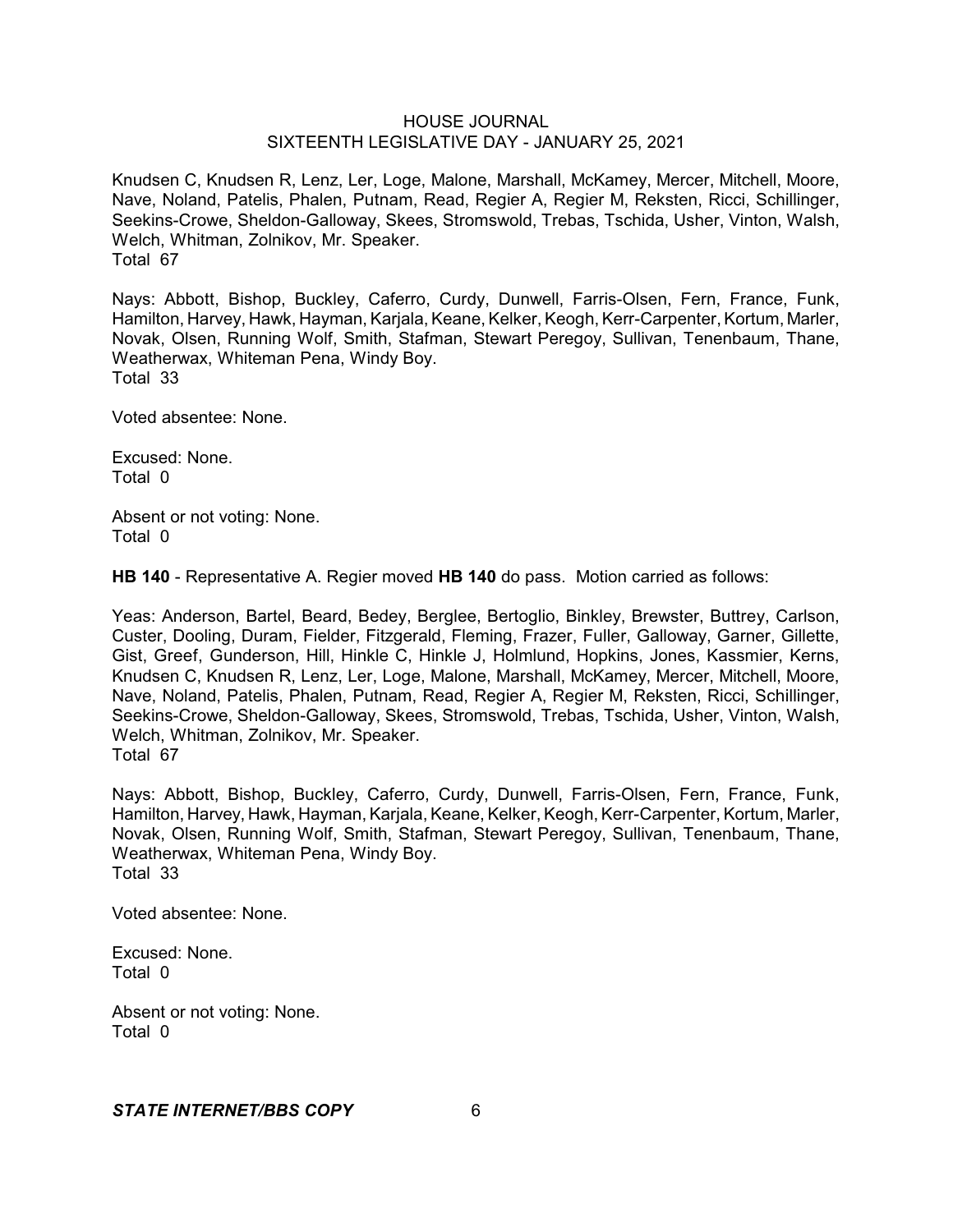**HB 167** - Representative M. Regier moved **HB 167** do pass. Motion carried as follows:

Yeas: Anderson, Bartel, Beard, Bedey, Berglee, Bertoglio, Binkley, Brewster, Buttrey, Carlson, Custer, Dooling, Duram, Fielder, Fitzgerald, Fleming, Frazer, Fuller, Galloway, Garner, Gillette, Gist, Greef, Gunderson, Hill, Hinkle C, Hinkle J, Holmlund, Hopkins, Jones, Kassmier, Kerns, Knudsen C, Knudsen R, Lenz, Ler, Loge, Malone, Marshall, McKamey, Mercer, Mitchell, Moore, Nave, Noland, Patelis, Phalen, Putnam, Read, Regier A, Regier M, Reksten, Ricci, Schillinger, Seekins-Crowe, Sheldon-Galloway, Skees, Stromswold, Trebas, Tschida, Usher, Vinton, Walsh, Welch, Whitman, Zolnikov, Mr. Speaker. Total 67

Nays: Abbott, Bishop, Buckley, Caferro, Curdy, Dunwell, Farris-Olsen, Fern, France, Funk, Hamilton, Harvey, Hawk, Hayman, Karjala, Keane, Kelker, Keogh, Kerr-Carpenter, Kortum, Marler, Novak, Olsen, Running Wolf, Smith, Stafman, Stewart Peregoy, Sullivan, Tenenbaum, Thane, Weatherwax, Whiteman Pena, Windy Boy. Total 33

Voted absentee: None.

Excused: None. Total 0

Absent or not voting: None. Total 0

**HB 112** - Representative Fuller moved **HB 112** do pass.

**HB 112** - Representative Vinton moved **HB 112**, second reading copy, be amended as follows:

1. Page 1, line 9 through page 2, line 25. **Strike:** "WHEREAS," on page 1, line 9 through "endeavors." on page 2, line 25 Amendment adopted as follows:

Yeas: Anderson, Bartel, Beard, Bedey, Berglee, Bertoglio, Binkley, Brewster, Buttrey, Carlson, Custer, Dooling, Duram, Fern, Fielder, Fitzgerald, Fleming, Frazer, Fuller, Galloway, Garner, Gillette, Gist, Greef, Gunderson, Hill, Hinkle C, Hinkle J, Holmlund, Hopkins, Jones, Kassmier, Kerns, Knudsen C, Knudsen R, Lenz, Ler, Loge, Malone, Marshall, McKamey, Mercer, Mitchell, Moore, Nave, Noland, Patelis, Phalen, Putnam, Read, Regier A, Regier M, Reksten, Ricci, Schillinger, Seekins-Crowe, Sheldon-Galloway, Stromswold, Trebas, Tschida, Usher, Vinton, Walsh, Welch, Whitman, Zolnikov, Mr. Speaker. Total 67

Nays: Abbott, Bishop, Buckley, Caferro, Curdy, Dunwell, Farris-Olsen, France, Funk, Hamilton, Harvey, Hawk, Hayman, Karjala, Keane, Kelker, Keogh, Kerr-Carpenter, Kortum, Marler, Novak,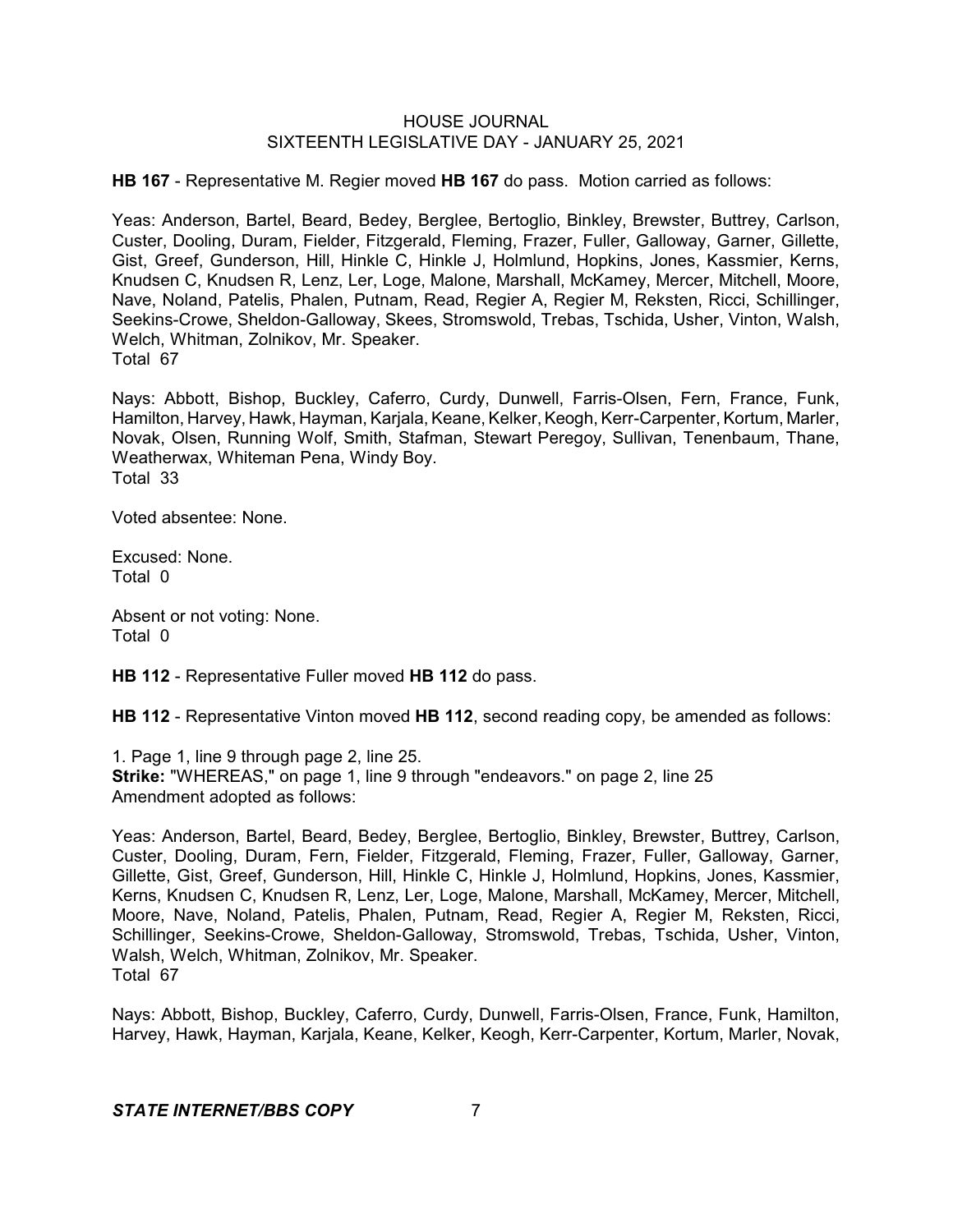Olsen, Running Wolf, Skees, Smith, Stafman, Stewart Peregoy, Sullivan, Tenenbaum, Thane, Weatherwax, Whiteman Pena, Windy Boy. Total 33

Voted absentee: None.

Excused: None. Total 0

Absent or not voting: None. Total 0

**HB 112** - Representative Fuller moved **HB 112**, as amended, do pass. Motion carried as follows:

Yeas: Anderson, Bartel, Beard, Bedey, Berglee, Bertoglio, Binkley, Brewster, Buttrey, Carlson, Dooling, Duram, Fielder, Fitzgerald, Fleming, Fuller, Galloway, Garner, Gillette, Gist, Greef, Gunderson, Hill, Hinkle C, Hinkle J, Holmlund, Jones, Kassmier, Kerns, Knudsen C, Knudsen R, Lenz, Ler, Loge, Malone, Marshall, McKamey, Mercer, Mitchell, Moore, Nave, Noland, Patelis, Phalen, Read, Regier A, Regier M, Reksten, Ricci, Schillinger, Seekins-Crowe, Sheldon-Galloway, Skees, Trebas, Tschida, Usher, Vinton, Walsh, Welch, Whitman, Zolnikov, Mr. Speaker. Total 62

Nays: Abbott, Bishop, Buckley, Caferro, Curdy, Custer, Dunwell, Farris-Olsen, Fern, France, Frazer, Funk, Hamilton, Harvey, Hawk, Hayman, Hopkins, Karjala, Keane, Kelker, Keogh, Kerr-Carpenter, Kortum, Marler, Novak, Olsen, Putnam, Running Wolf, Smith, Stafman, Stewart Peregoy, Stromswold, Sullivan, Tenenbaum, Thane, Weatherwax, Whiteman Pena, Windy Boy. Total 38

Voted absentee: None.

Excused: None. Total 0

Absent or not voting: None. Total 0

**HB 113** - Representative Fuller moved **HB 113** do pass. Motion carried as follows:

Yeas: Anderson, Bartel, Beard, Bedey, Berglee, Bertoglio, Binkley, Carlson, Dooling, Duram, Fielder, Fleming, Fuller, Galloway, Gillette, Gist, Greef, Gunderson, Hill, Hinkle C, Hinkle J, Jones, Kassmier, Kerns, Knudsen R, Lenz, Ler, Loge, Malone, Marshall, McKamey, Mitchell, Moore, Nave, Noland, Patelis, Phalen, Read, Regier A, Regier M, Reksten, Ricci, Schillinger, Seekins-Crowe, Sheldon-Galloway, Skees, Trebas, Tschida, Usher, Vinton, Welch, Zolnikov, Mr. Speaker. Total 53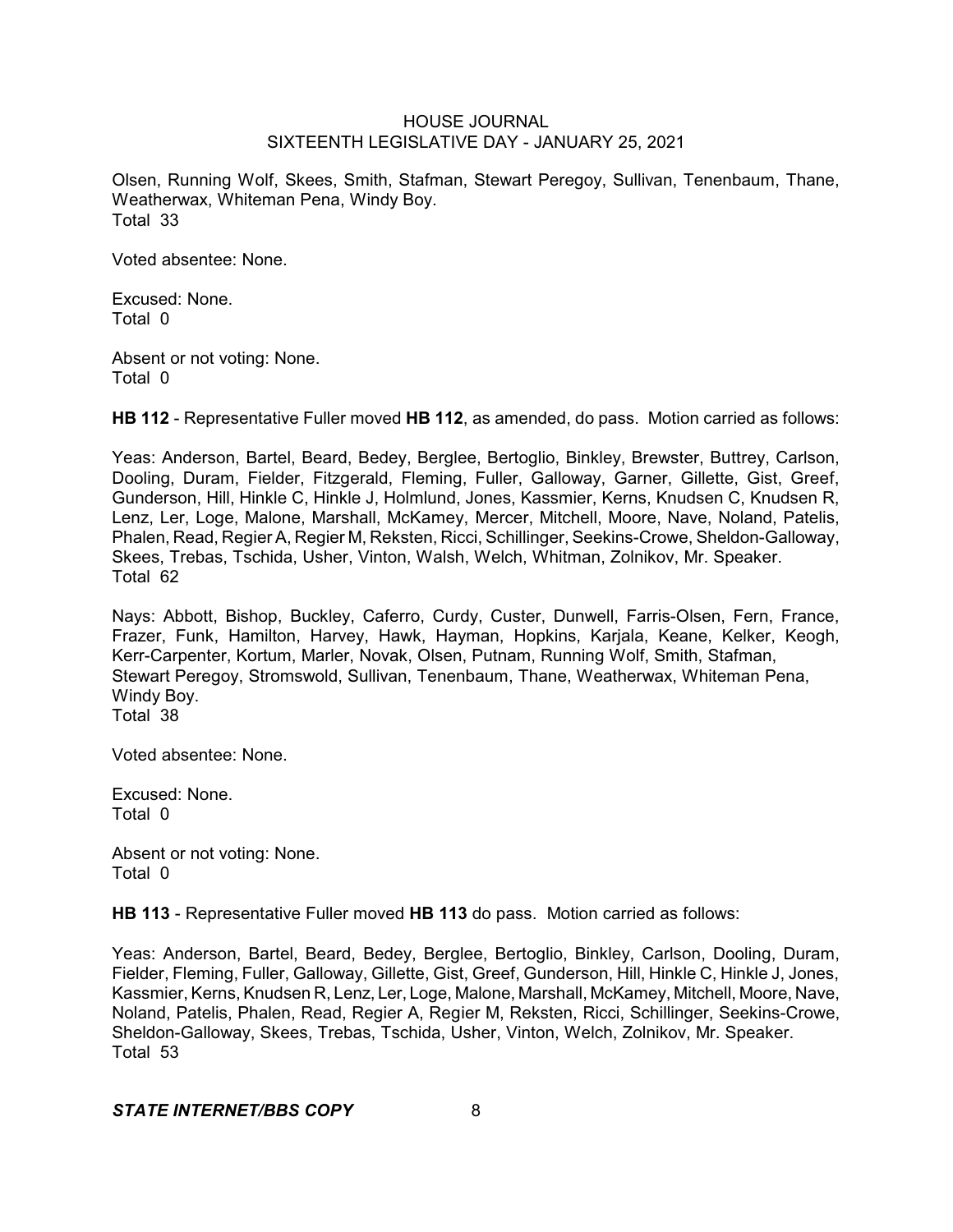Nays: Abbott, Bishop, Brewster, Buckley, Buttrey, Caferro, Curdy, Custer, Dunwell, Farris-Olsen, Fern, Fitzgerald, France, Frazer, Funk, Garner, Hamilton, Harvey, Hawk, Hayman, Holmlund, Hopkins, Karjala, Keane, Kelker, Keogh, Kerr-Carpenter, Knudsen C, Kortum, Marler, Mercer, Novak, Olsen, Putnam, Running Wolf, Smith, Stafman, Stewart Peregoy, Stromswold, Sullivan, Tenenbaum, Thane, Walsh, Weatherwax, Whiteman Pena, Whitman, Windy Boy. Total 47

Voted absentee: None.

Excused: None. Total 0

Absent or not voting: None. Total 0

Majority Leader Vinton moved the Committee rise and report. Motion carried. Committee arose. House resumed. Mr. Speaker presiding. Chair C. Knudsen moved the Committee of the Whole report be adopted. Report adopted as follows:

Yeas: Abbott, Anderson, Bartel, Beard, Bedey, Berglee, Bertoglio, Binkley, Bishop, Brewster, Buckley, Buttrey, Caferro, Carlson, Custer, Dooling, Duram, Farris-Olsen, Fern, Fielder, Fitzgerald, Fleming, France, Frazer, Fuller, Funk, Galloway, Garner, Gillette, Gist, Greef, Gunderson, Hamilton, Harvey, Hawk, Hayman, Hill, Hinkle C, Hinkle J, Holmlund, Hopkins, Kassmier, Keane, Kelker, Keogh, Kerns, Kerr-Carpenter, Knudsen C, Knudsen R, Lenz, Ler, Loge, Malone, Marler, Marshall, McKamey, Mercer, Mitchell, Moore, Nave, Novak, Patelis, Phalen, Putnam, Read, Regier A, Regier M, Reksten, Ricci, Schillinger, Seekins-Crowe, Sheldon-Galloway, Skees, Stafman, Stewart Peregoy, Stromswold, Sullivan, Tenenbaum, Thane, Trebas, Tschida, Usher, Vinton, Walsh, Weatherwax, Welch, Whiteman Pena, Whitman, Zolnikov. Total 89

Nays: Curdy, Dunwell, Karjala, Olsen, Running Wolf, Smith, Windy Boy. Total 7

Voted absentee: None.

Excused: None. Total 0

Absent or not voting: Jones, Kortum, Noland, Mr. Speaker. Total 4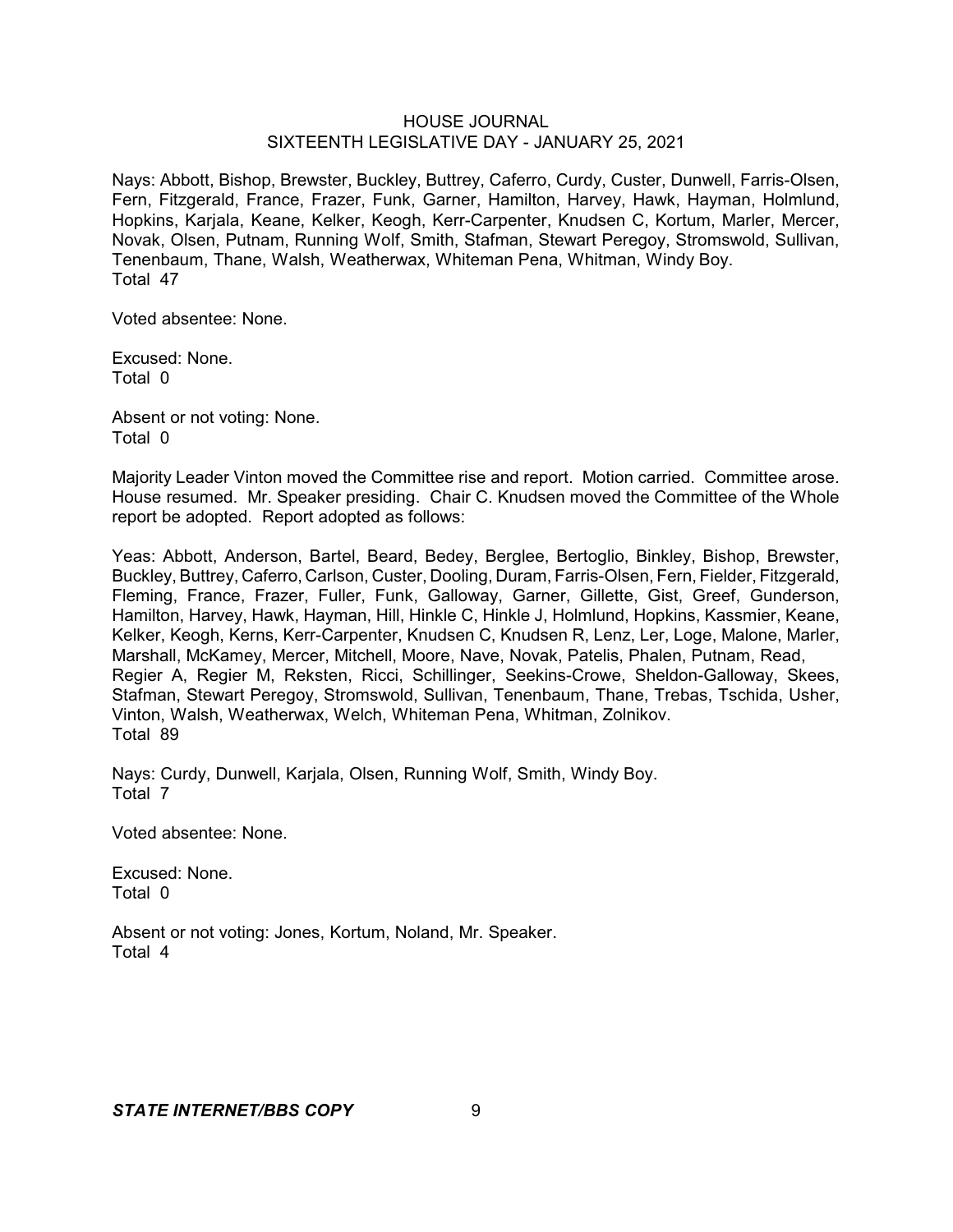# **THIRD READING OF BILLS**

The following bills having been read three several times, title and history agreed to, were disposed of in the following manner:

#### **HB 22** passed as follows:

Yeas: Abbott, Anderson, Bartel, Beard, Bedey, Berglee, Bertoglio, Binkley, Bishop, Brewster, Buckley, Buttrey, Caferro, Carlson, Curdy, Custer, Dooling, Dunwell, Duram, Farris-Olsen, Fern, Fielder, Fitzgerald, Fleming, France, Frazer, Fuller, Funk, Galloway, Garner, Gillette, Gist, Greef, Gunderson, Hamilton, Harvey, Hawk, Hayman, Hill, Hinkle C, Hinkle J, Holmlund, Hopkins, Jones, Karjala, Kassmier, Keane, Kelker, Keogh, Kerns, Kerr-Carpenter, Knudsen C, Knudsen R, Kortum, Lenz, Ler, Loge, Malone, Marler, Marshall, McKamey, Mercer, Mitchell, Moore, Nave, Noland, Novak, Olsen, Patelis, Phalen, Putnam, Read, Regier A, Regier M, Reksten, Ricci, Running Wolf, Schillinger, Seekins-Crowe, Sheldon-Galloway, Skees, Smith, Stafman, Stewart Peregoy, Stromswold, Sullivan, Tenenbaum, Thane, Trebas, Tschida, Usher, Vinton, Walsh, Weatherwax, Welch, Whiteman Pena, Whitman, Windy Boy, Zolnikov, Mr. Speaker. Total 100

Nays: None. Total 0

Voted absentee: None.

Excused: None. Total 0

Absent or not voting: None. Total 0

**HB 26** passed as follows:

Yeas: Abbott, Anderson, Bartel, Beard, Bedey, Berglee, Bertoglio, Binkley, Bishop, Brewster, Buckley, Buttrey, Caferro, Carlson, Curdy, Custer, Dooling, Dunwell, Farris-Olsen, Fern, Fitzgerald, Fleming, France, Frazer, Fuller, Funk, Galloway, Garner, Gillette, Gist, Greef, Gunderson, Hamilton, Harvey, Hawk, Hayman, Hill, Hinkle J, Holmlund, Hopkins, Jones, Karjala, Kassmier, Keane, Kelker, Keogh, Kerns, Kerr-Carpenter, Knudsen C, Knudsen R, Kortum, Lenz, Loge, Malone, Marler, Marshall, McKamey, Mercer, Mitchell, Moore, Nave, Noland, Novak, Olsen, Patelis, Phalen, Putnam, Read, Regier A, Regier M, Reksten, Ricci, Running Wolf, Schillinger, Seekins-Crowe, Sheldon-Galloway, Skees, Smith, Stafman, Stewart Peregoy, Stromswold, Sullivan, Tenenbaum, Thane, Trebas, Usher,Vinton, Walsh, Weatherwax, Welch, Whiteman Pena, Whitman, Windy Boy, Zolnikov, Mr. Speaker. Total 95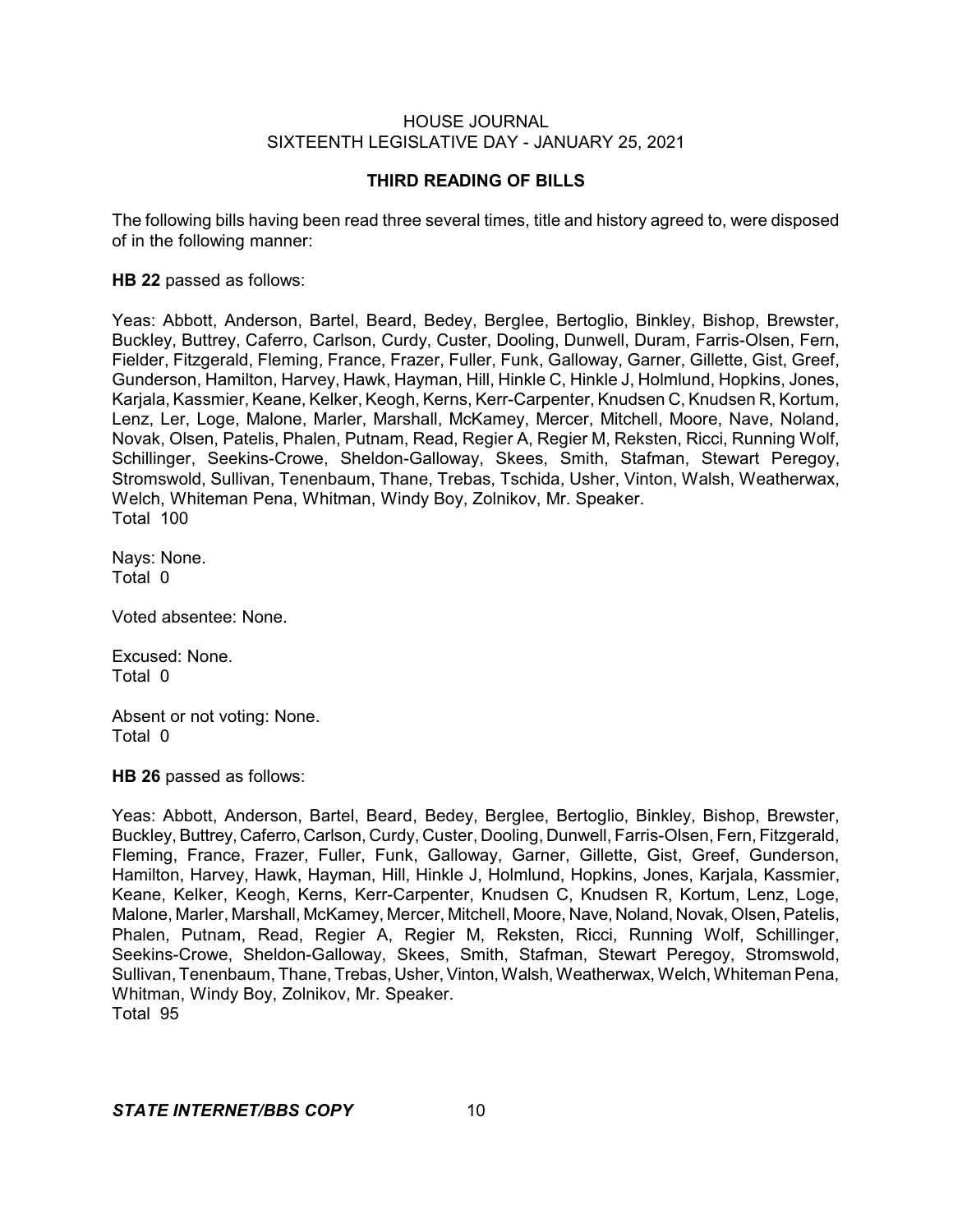Nays: Duram, Fielder, Hinkle C, Ler, Tschida. Total 5

Voted absentee: None.

Excused: None. Total 0

Absent or not voting: None. Total 0

**HB 32** passed as follows:

Yeas: Abbott, Anderson, Bartel, Beard, Bedey, Berglee, Bertoglio, Binkley, Bishop, Brewster, Buckley, Buttrey, Caferro, Carlson, Curdy, Custer, Dooling, Dunwell, Duram, Farris-Olsen, Fern, Fielder, Fitzgerald, Fleming, France, Frazer, Fuller, Funk, Galloway, Garner, Gillette, Gist, Greef, Gunderson, Hamilton, Harvey, Hawk, Hayman, Hill, Hinkle C, Hinkle J, Holmlund, Hopkins, Jones, Karjala, Kassmier, Keane, Kelker, Keogh, Kerns, Kerr-Carpenter, Knudsen C, Knudsen R, Kortum, Lenz, Ler, Loge, Malone, Marler, Marshall, McKamey, Mercer, Mitchell, Moore, Nave, Noland, Novak, Olsen, Patelis, Phalen, Putnam, Read, Regier A, Regier M, Reksten, Ricci, Running Wolf, Schillinger, Seekins-Crowe, Sheldon-Galloway, Skees, Smith, Stafman, Stewart Peregoy, Stromswold, Sullivan, Tenenbaum, Thane, Trebas, Tschida, Usher, Vinton, Walsh, Weatherwax, Welch, Whiteman Pena, Whitman, Windy Boy, Mr. Speaker. Total 99

Nays: None. Total 0

Voted absentee: None.

Excused: None. Total 0

Absent or not voting: Zolnikov. Total 1

**HB 153** passed as follows:

Yeas: Abbott, Anderson, Bartel, Beard, Bedey, Berglee, Bertoglio, Binkley, Bishop, Brewster, Buckley, Buttrey, Caferro, Carlson, Curdy, Custer, Dooling, Dunwell, Duram, Farris-Olsen, Fern, Fielder, Fitzgerald, Fleming, France, Frazer, Fuller, Funk, Galloway, Garner, Gillette, Gist, Greef, Gunderson, Hamilton, Harvey, Hawk, Hayman, Hill, Hinkle C, Hinkle J, Holmlund, Hopkins, Jones, Karjala, Kassmier, Keane, Kelker, Keogh, Kerns, Kerr-Carpenter, Knudsen C, Knudsen R, Kortum, Lenz, Ler, Loge, Malone, Marler, Marshall, McKamey, Mercer, Mitchell, Moore, Nave, Noland, Novak, Olsen, Patelis, Phalen, Putnam, Read, Regier A, Regier M, Reksten, Ricci, Running Wolf,